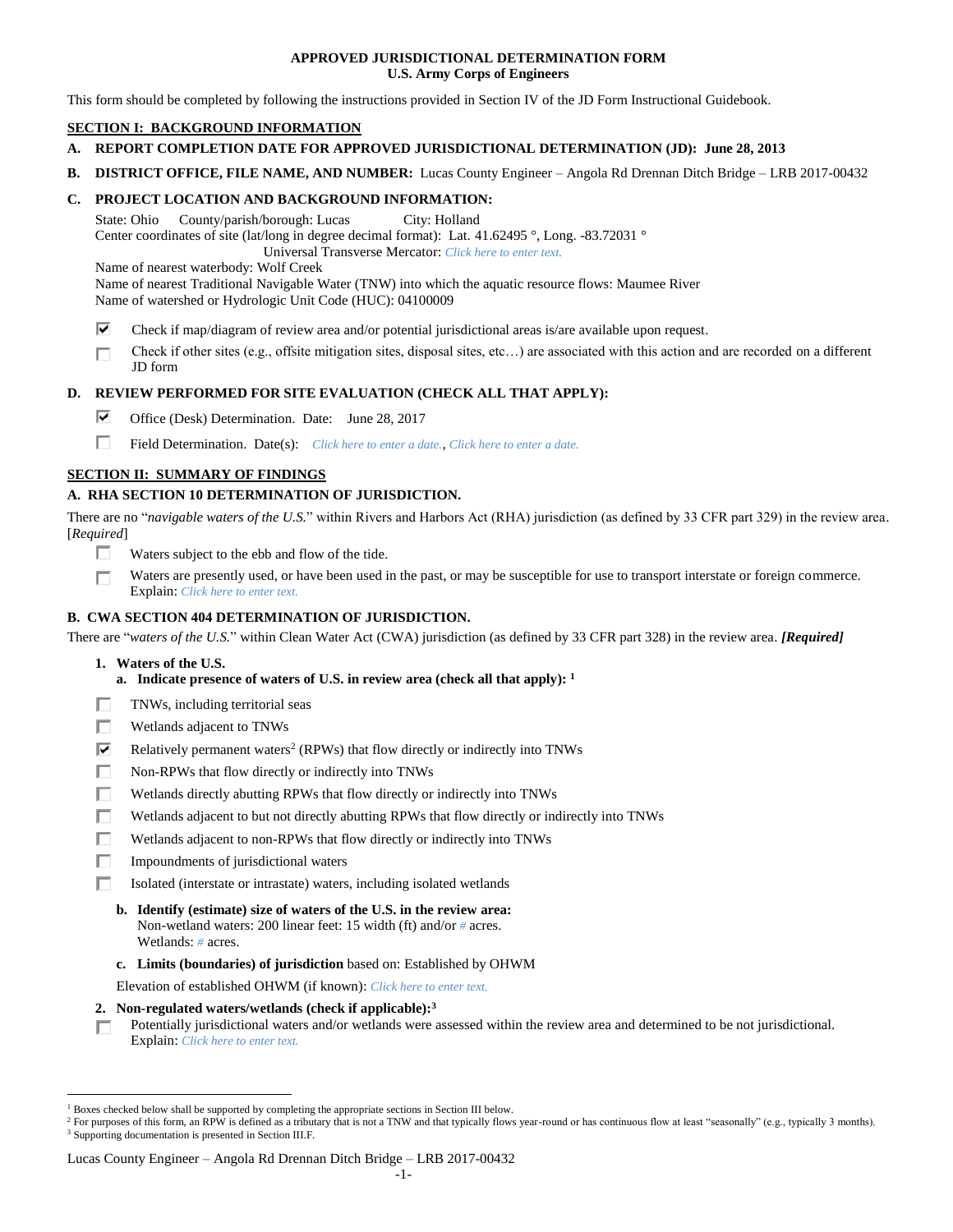#### **SECTION III: CWA ANALYSIS**

#### **A. TNWs AND WETLANDS ADJACENT TO TNWs**

**The agencies will assert jurisdiction over TNWs and wetlands adjacent to TNWs. If the aquatic resource is a TNW, complete Section III.A.1 and Section III.D.1. only; if the aquatic resource is a wetland adjacent to a TNW, complete Sections III.A.1 and 2 and Section III.D.1.; otherwise, see Section III.B below**.

- **1. TNW**  Identify TNW: *Click here to enter text.* Summarize rationale supporting determination: *Click here to enter text.*
- **2. Wetland adjacent to TNW** Summarize rationale supporting conclusion that wetland is "adjacent": *Click here to enter text.*

## **B. CHARACTERISTICS OF TRIBUTARY (THAT IS NOT A TNW) AND ITS ADJACENT WETLANDS (IF ANY):**

**This section summarizes information regarding characteristics of the tributary and its adjacent wetlands, if any, and it helps determine whether or not the standards for jurisdiction established under Rapanos have been met.** 

**The agencies will assert jurisdiction over non-navigable tributaries of TNWs where the tributaries are "relatively permanent waters" (RPWs), i.e. tributaries that typically flow year-round or have continuous flow at least seasonally (e.g., typically 3 months). A wetland that directly abuts an RPW is also jurisdictional. If the aquatic resource is not a TNW, but has year-round (perennial) flow, skip to Section III.D.2. If the aquatic resource is a wetland directly abutting a tributary with perennial flow, skip to Section III.D.4.**

**A wetland that is adjacent to but that does not directly abut an RPW requires a significant nexus evaluation. Corps districts and EPA regions will include in the record any available information that documents the existence of a significant nexus between a relatively permanent tributary that is not perennial (and its adjacent wetlands if any) and a traditional navigable water, even though a significant nexus finding is not required as a matter of law.**

**If the waterbody<sup>4</sup> is not an RPW, or a wetland directly abutting an RPW, a JD will require additional data to determine if the waterbody has a significant nexus with a TNW. If the tributary has adjacent wetlands, the significant nexus evaluation must consider the tributary in combination with all of its adjacent wetlands. This significant nexus evaluation that combines, for analytical purposes, the tributary and all of its adjacent wetlands is used whether the review area identified in the JD request is the tributary, or its adjacent wetlands, or both. If the JD covers a tributary with adjacent wetlands, complete Section III.B.1 for the tributary, Section III.B.2 for any onsite wetlands, and Section III.B.3 for all wetlands adjacent to that tributary, both onsite and offsite. The determination whether a significant nexus exists is determined in Section III.C below.**

**1. Characteristics of non-TNWs that flow directly or indirectly into TNW**

**(i) General Area Conditions:**

Watershed size: *# Choose an item.* Drainage area: *# Choose an item.*

Average annual rainfall: *#* inches Average annual snowfall: *#* inches

#### **(ii) Physical Characteristics:**

 $\overline{a}$ 

- (a) Relationship with TNW:
	- $\Box$  Tributary flows directly into TNW.
	- Tributary flows through *Choose an item.* tributaries before entering TNW.

| Project waters are <i>Choose an item.</i> river miles from TNW.                       |  |
|---------------------------------------------------------------------------------------|--|
| Project waters are <i>Choose an item</i> , river miles from RPW.                      |  |
| Project waters are <i>Choose an item.</i> aerial (straight) miles from TNW.           |  |
| Project waters are <i>Choose an item.</i> aerial (straight) miles from RPW.           |  |
| Project waters cross or serve as state boundaries. Explain: Click here to enter text. |  |

Identify flow route to TNW<sup>5</sup>: Click here to enter text. Tributary stream order, if known: *Click here to enter text.*

(b) General Tributary Characteristics (check all that apply):

**Tributary** is: □ Natural

- $\Box$ Artificial (man-made). Explain: *Click here to enter text.*
- П. Manipulated (man-altered). Explain: *Click here to enter text.*

#### Lucas County Engineer – Angola Rd Drennan Ditch Bridge – LRB 2017-00432

 $4$  Note that the Instructional Guidebook contains additional information regarding swales, ditches, washes, and erosional features generally and in the arid West. <sup>5</sup> Flow route can be described by identifying, e.g., tributary a, which flows through the review area, to flow into tributary b, which then flows into TNW.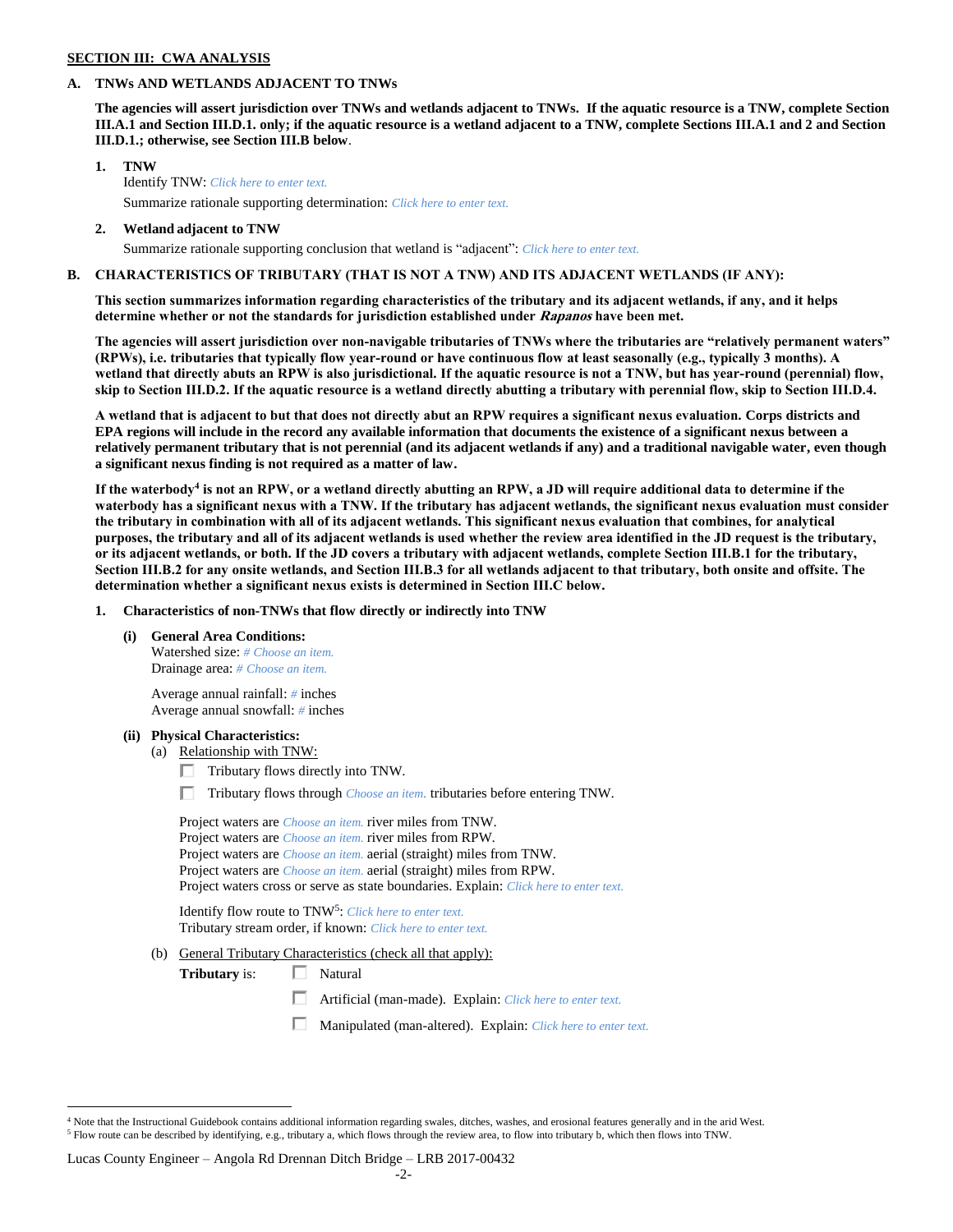|                                                                     | <b>Tributary</b> properties with respect to top of bank (estimate):<br>Average width: # feet<br>Average depth: # feet<br>Average side slopes: Choose an item.                                                                                    |              |                                                     |    |                            |  |                                                                                                                                                        |  |  |
|---------------------------------------------------------------------|--------------------------------------------------------------------------------------------------------------------------------------------------------------------------------------------------------------------------------------------------|--------------|-----------------------------------------------------|----|----------------------------|--|--------------------------------------------------------------------------------------------------------------------------------------------------------|--|--|
| П.                                                                  | Primary tributary substrate composition (check all that apply):<br>Silts                                                                                                                                                                         | n.           | Sands                                               |    |                            |  | Concrete                                                                                                                                               |  |  |
|                                                                     | Cobbles                                                                                                                                                                                                                                          |              | Gravel                                              |    |                            |  | Muck                                                                                                                                                   |  |  |
|                                                                     | $\Box$ Bedrock                                                                                                                                                                                                                                   | $\mathbf{L}$ | Vegetation. Type/% cover: Click here to enter text. |    |                            |  |                                                                                                                                                        |  |  |
|                                                                     | Other. Explain: Click here to enter text.                                                                                                                                                                                                        |              |                                                     |    |                            |  |                                                                                                                                                        |  |  |
|                                                                     | Presence of run/riffle/pool complexes. Explain: Click here to enter text.<br>Tributary geometry: Choose an item.<br>Tributary gradient (approximate average slope): #%                                                                           |              |                                                     |    |                            |  | Tributary condition/stability [e.g., highly eroding, sloughing banks]. Explain: Click here to enter text.                                              |  |  |
| $(c)$ Flow:                                                         | Tributary provides for: Choose an item.<br>Estimate average number of flow events in review area/year: Choose an item.<br>Describe flow regime: Click here to enter text.<br>Other information on duration and volume: Click here to enter text. |              |                                                     |    |                            |  |                                                                                                                                                        |  |  |
|                                                                     | <b>Surface flow is:</b> <i>Choose an item.</i> <b>Characteristics:</b> <i>Click here to enter text.</i>                                                                                                                                          |              |                                                     |    |                            |  |                                                                                                                                                        |  |  |
|                                                                     | Subsurface flow: Choose an item. Explain findings: Click here to enter text.<br>$\Box$ Dye (or other) test performed: <i>Click here to enter text.</i>                                                                                           |              |                                                     |    |                            |  |                                                                                                                                                        |  |  |
|                                                                     | Tributary has (check all that apply):<br>$\Box$ Bed and banks                                                                                                                                                                                    |              |                                                     |    |                            |  |                                                                                                                                                        |  |  |
|                                                                     | $\Box$ OHWM <sup>6</sup> (check all indicators that apply):<br>$\Box$ clear, natural line impressed on the bank $\Box$ the presence of litter and debris                                                                                         |              |                                                     |    |                            |  |                                                                                                                                                        |  |  |
|                                                                     | $\Box$ changes in the character of soil                                                                                                                                                                                                          |              |                                                     |    |                            |  | destruction of terrestrial vegetation                                                                                                                  |  |  |
|                                                                     | $\Box$ shelving                                                                                                                                                                                                                                  |              |                                                     | ш  | the presence of wrack line |  |                                                                                                                                                        |  |  |
|                                                                     | $\Box$ vegetation matted down, bent, or absent $\Box$                                                                                                                                                                                            |              |                                                     |    | sediment sorting           |  |                                                                                                                                                        |  |  |
|                                                                     | leaf litter disturbed or washed away                                                                                                                                                                                                             |              |                                                     |    | scour                      |  |                                                                                                                                                        |  |  |
|                                                                     | $\Box$ sediment deposition                                                                                                                                                                                                                       |              |                                                     |    |                            |  | multiple observed or predicted flow events                                                                                                             |  |  |
|                                                                     | $\Box$ water staining                                                                                                                                                                                                                            |              |                                                     |    |                            |  | abrupt change in plant community Click here to enter text.                                                                                             |  |  |
|                                                                     | other (list): <i>Click here to enter text.</i>                                                                                                                                                                                                   |              |                                                     |    |                            |  |                                                                                                                                                        |  |  |
| Discontinuous OHWM. <sup>7</sup> Explain: Click here to enter text. |                                                                                                                                                                                                                                                  |              |                                                     |    |                            |  |                                                                                                                                                        |  |  |
|                                                                     | $\Box$ High Tide Line indicated by:                                                                                                                                                                                                              |              |                                                     |    |                            |  | If factors other than the OHWM were used to determine lateral extent of CWA jurisdiction (check all that apply):<br>Mean High Water Mark indicated by: |  |  |
|                                                                     | $\Box$ oil or scum line along shore objects                                                                                                                                                                                                      |              |                                                     | П  | survey to available datum; |  |                                                                                                                                                        |  |  |
|                                                                     | $\Box$ fine shell or debris deposits (foreshore)                                                                                                                                                                                                 |              |                                                     | ш  | physical markings;         |  |                                                                                                                                                        |  |  |
|                                                                     | physical markings/characteristics<br>ш                                                                                                                                                                                                           |              |                                                     | L. |                            |  | vegetation lines/changes in vegetation types.                                                                                                          |  |  |
|                                                                     | tidal gauges                                                                                                                                                                                                                                     |              |                                                     |    |                            |  |                                                                                                                                                        |  |  |
|                                                                     | other (list): Click here to enter text.                                                                                                                                                                                                          |              |                                                     |    |                            |  |                                                                                                                                                        |  |  |
|                                                                     | <b>Chemical Characteristics:</b>                                                                                                                                                                                                                 |              |                                                     |    |                            |  | Characterize tributary (e.g., water color is clear, discolored, oily film; water quality; general watershed characteristics, etc.                      |  |  |

Characterize tributary (e.g., water color is clear, discolored, oily film; water quality; general watershed characteristics, etc.). Explain: *Click here to enter text.*

Identify specific pollutants, if known: *Click here to enter text.*

**(iii)** 

 $\overline{a}$ 

<sup>6</sup>A natural or man-made discontinuity in the OHWM does not necessarily sever jurisdiction (e.g., where the stream temporarily flows underground, or where the OHWM has been removed by development or agricultural practices). Where there is a break in the OHWM that is unrelated to the waterbody's flow regime (e.g., flow over a rock outcrop or through a culvert), the agencies will look for indicators of flow above and below the break. 7 Ibid.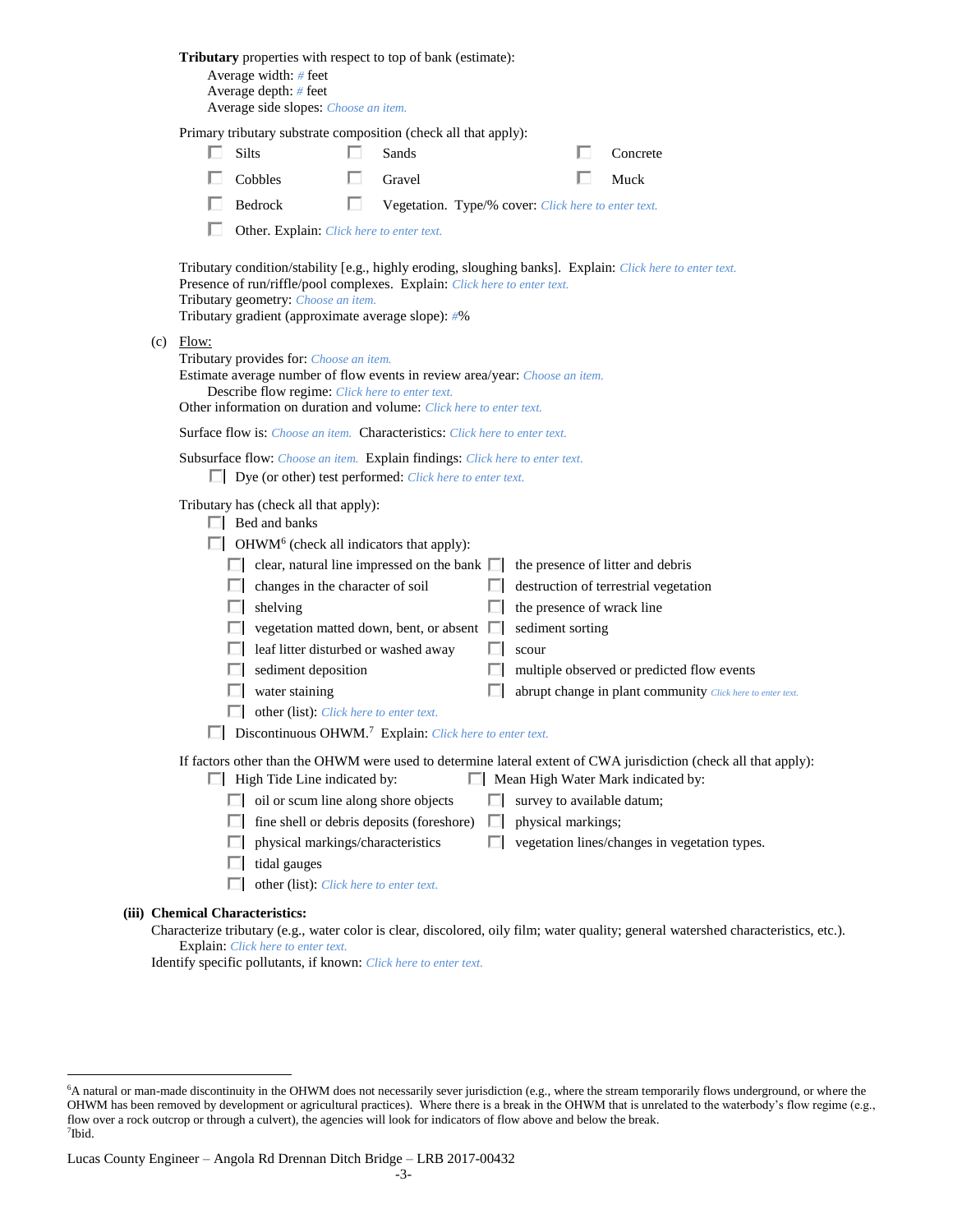### **(iv) Biological Characteristics. Channel supports (check all that apply):**

- Riparian corridor. Characteristics (type, average width): *Click here to enter text.*
- Wetland fringe. Characteristics: *Click here to enter text.*
- $\Box$  Habitat for:
	- Federally Listed species. Explain findings: *Click here to enter text.*
	- Fish/spawn areas. Explain findings: *Click here to enter text.*
	- П. Other environmentally-sensitive species. Explain findings: *Click here to enter text.*
	- П. Aquatic/wildlife diversity. Explain findings: *Click here to enter text.*

#### **2. Characteristics of wetlands adjacent to non-TNW that flow directly or indirectly into TNW**

#### **(i) Physical Characteristics:**

- (a) General Wetland Characteristics:
	- Properties:

Wetland size: *#* acres Wetland type. Explain: *Click here to enter text.*

Wetland quality. Explain: *Click here to enter text.*

Project wetlands cross or serve as state boundaries. Explain: *Click here to enter text.*

(b) General Flow Relationship with Non-TNW: Flow is: *Choose an item.* Explain: *Click here to enter text.*

Surface flow is: *Choose an item.* Characteristics: *Click here to enter text.*

Subsurface flow: *Choose an item.* Explain findings: *Click here to enter text.*

Dye (or other) test performed: *Click here to enter text.*

#### (c) Wetland Adjacency Determination with Non-TNW:

- $\Box$  Directly abutting
- Not directly abutting
	- Discrete wetland hydrologic connection. Explain: *Click here to enter text.*
	- $\Box$ Ecological connection. Explain: *Click here to enter text.*
	- $\Box$ Separated by berm/barrier. Explain: *Click here to enter text.*
- (d) Proximity (Relationship) to TNW

Project wetlands are *Choose an item.* river miles from TNW. Project waters are *Choose an item.* aerial (straight) miles from TNW. Flow is from: *Choose an item.* Estimate approximate location of wetland as within the *Choose an item.* floodplain.

#### **(ii) Chemical Characteristics:**

Characterize wetland system (e.g., water color is clear, brown, oil film on surface; water quality; general watershed characteristics; etc.). Explain: *Click here to enter text.*

Identify specific pollutants, if known: *Click here to enter text.*

#### **(iii) Biological Characteristics. Wetland supports (check all that apply):**

- Riparian buffer. Characteristics (type, average width): *Click here to enter text.*
- Vegetation type/percent cover. Explain: *Click here to enter text.*
- $\Box$  Habitat for:
	- Federally Listed species. Explain findings: *Click here to enter text*.
	- Fish/spawn areas. Explain findings: *Click here to enter text*.
	- Other environmentally-sensitive species. Explain findings: *Click here to enter text.*
	- Aquatic/wildlife diversity. Explain findings: *Click here to enter text.*

#### **3. Characteristics of all wetlands adjacent to the tributary (if any)**

All wetland(s) being considered in the cumulative analysis: *Choose an item.* Approximately (*#*) acres in total are being considered in the cumulative analysis.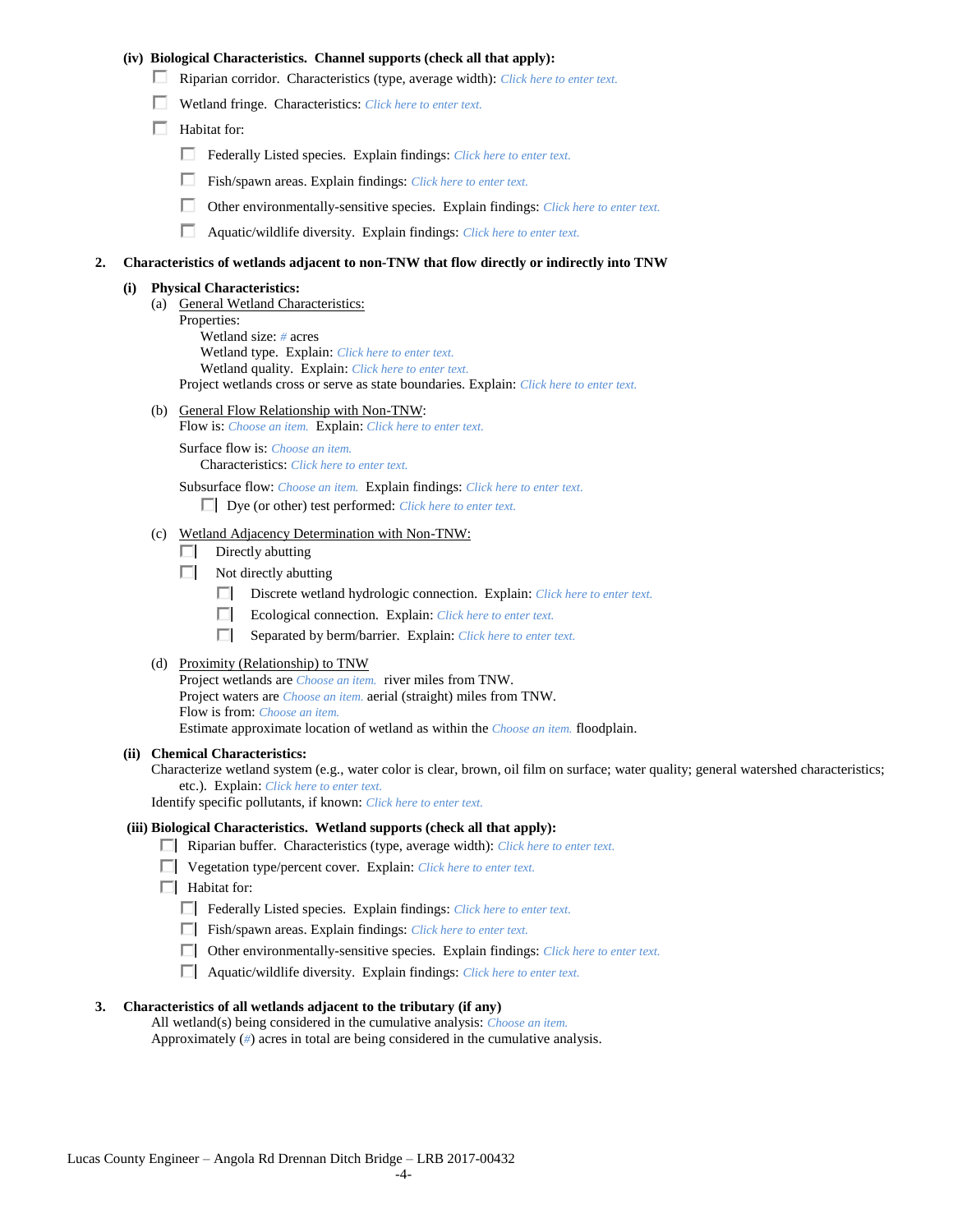For each wetland, specify the following:

| Directly abuts? $(Y/N)$ | Size (in acres) | Directly abuts? $(Y/N)$ | Size (in acres) |
|-------------------------|-----------------|-------------------------|-----------------|
|                         |                 |                         |                 |
| Y/N                     |                 | Y/N                     |                 |
| Y/N                     |                 | $\sqrt{N}$              |                 |
|                         |                 | $\alpha$                |                 |

Summarize overall biological, chemical and physical functions being performed: *Click here to enter text.*

## **C. SIGNIFICANT NEXUS DETERMINATION**

**A significant nexus analysis will assess the flow characteristics and functions of the tributary itself and the functions performed by any wetlands adjacent to the tributary to determine if they significantly affect the chemical, physical, and biological integrity of a TNW. For each of the following situations, a significant nexus exists if the tributary, in combination with all of its adjacent wetlands, has more than a speculative or insubstantial effect on the chemical, physical and/or biological integrity of a TNW. Considerations when evaluating significant nexus include, but are not limited to the volume, duration, and frequency of the flow of water in the tributary and its proximity to a TNW, and the functions performed by the tributary and all its adjacent wetlands. It is not appropriate to determine significant nexus based solely on any specific threshold of distance (e.g. between a tributary and its adjacent wetland or between a tributary and the TNW). Similarly, the fact an adjacent wetland lies within or outside of a floodplain is not solely determinative of significant nexus.** 

#### **Draw connections between the features documented and the effects on the TNW, as identified in the** *Rapanos* **Guidance and discussed in the Instructional Guidebook. Factors to consider include, for example:**

- Does the tributary, in combination with its adjacent wetlands (if any), have the capacity to carry pollutants or flood waters to TNWs, or to reduce the amount of pollutants or flood waters reaching a TNW?
- Does the tributary, in combination with its adjacent wetlands (if any), provide habitat and lifecycle support functions for fish and other species, such as feeding, nesting, spawning, or rearing young for species that are present in the TNW?
- Does the tributary, in combination with its adjacent wetlands (if any), have the capacity to transfer nutrients and organic carbon that support downstream foodwebs?
- Does the tributary, in combination with its adjacent wetlands (if any), have other relationships to the physical, chemical, or biological integrity of the TNW?

### *Note: the above list of considerations is not inclusive and other functions observed or known to occur should be documented below:*

- **1. Significant nexus findings for non-RPW that has no adjacent wetlands and flows directly or indirectly into TNWs.** Explain findings of presence or absence of significant nexus below, based on the tributary itself, then go to Section III.D: *Click here to enter text.*
- **2. Significant nexus findings for non-RPW and its adjacent wetlands, where the non-RPW flows directly or indirectly into TNWs.**  Explain findings of presence or absence of significant nexus below, based on the tributary in combination with all of its adjacent wetlands, then go to Section III.D: *Click here to enter text.*
- **3. Significant nexus findings for wetlands adjacent to an RPW but that do not directly abut the RPW.** Explain findings of presence or absence of significant nexus below, based on the tributary in combination with all of its adjacent wetlands, then go to Section III.D: *Click here to enter text.*

## **D. DETERMINATIONS OF JURISDICTIONAL FINDINGS. THE SUBJECT WATERS/WETLANDS ARE (CHECK ALL THAT APPLY):**

- **1. TNWs and Adjacent Wetlands.** Check all that apply and provide size estimates in review area:
	- TNWs: *#* linear feet *#* width (ft), Or, *#* acres.
	- Wetlands adjacent to TNWs: *#* acres.

## **2. RPWs that flow directly or indirectly into TNWs.**

- $\nabla$  Tributaries of TNWs where tributaries typically flow year-round are jurisdictional. Provide data and rationale indicating that tributary is perennial: The tributary is identified as a perennial water on the Sylvania and Maumee, Ohio Quadrangles, on the USGS NHD and on the NWI map it is reported to be a R5UBH (riverine unknown perennial, with an unconsolidated bottom and a permanently flooded water regime).
- Tributaries of TNW where tributaries have continuous flow "seasonally" (e.g., typically three months each year) are jurisdictional. Data supporting this conclusion is provided at Section III.B. Provide rationale indicating that tributary flows seasonally: *Click here to enter text.*.

Provide estimates for jurisdictional waters in the review area (check all that apply):

- Tributary waters:  $\#$  linear feet  $\#$  width (ft).
- Other non-wetland waters: *#* acres.

Identify type(s) of waters: *Click here to enter text.*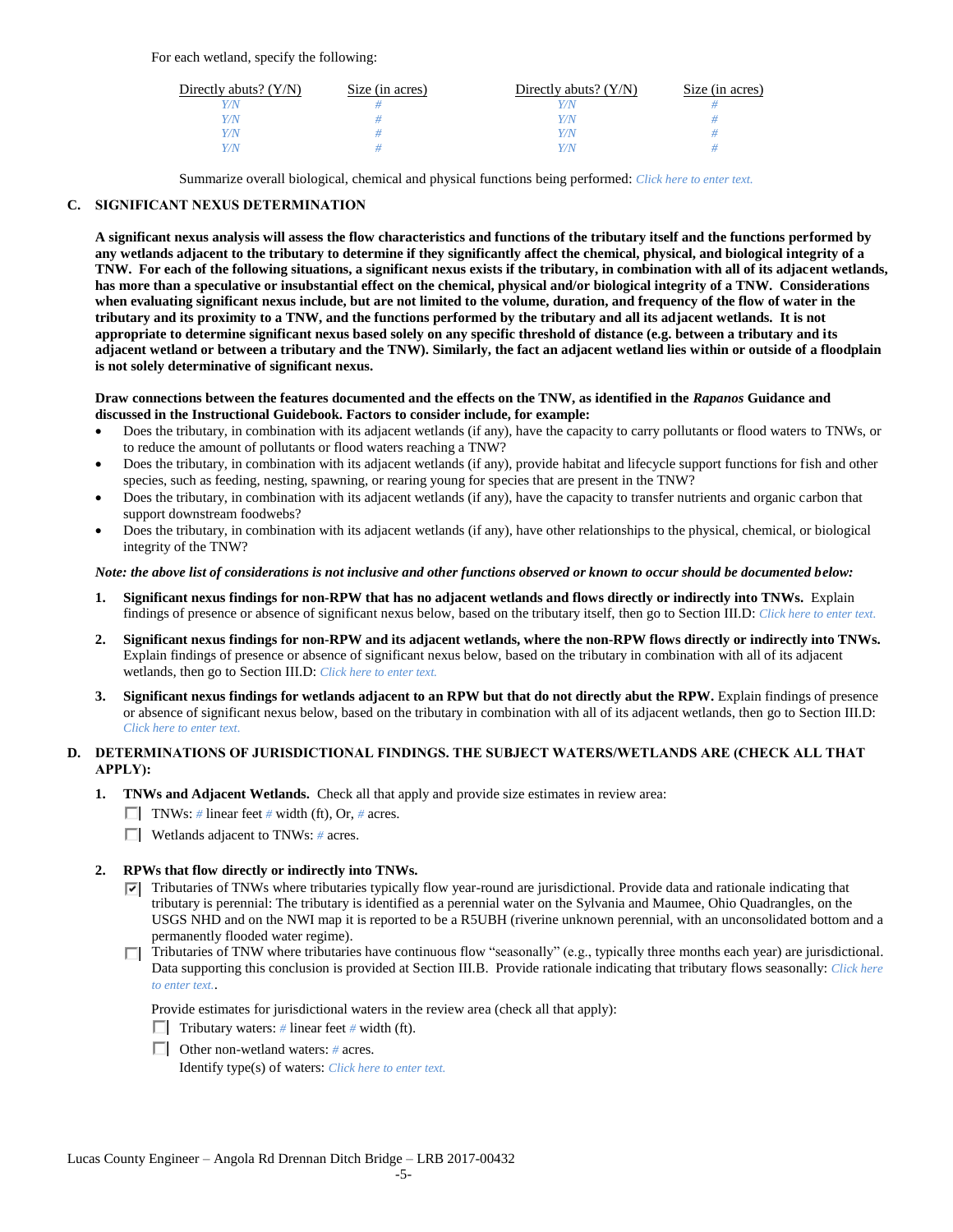#### **3. Non-RPWs<sup>8</sup> that flow directly or indirectly into TNWs.**

 $\Box$  Waterbody that is not a TNW or an RPW, but flows directly or indirectly into a TNW, and it has a significant nexus with a TNW is jurisdictional. Data supporting this conclusion is provided at Section III.C.

Provide estimates for jurisdictional waters within the review area (check all that apply):

- **Tributary waters:** # linear feet # width (ft).
- Other non-wetland waters: *#* acres.
	- Identify type(s) of waters: *Click here to enter text.*

#### **4. Wetlands directly abutting an RPW that flow directly or indirectly into TNWs.**

- Wetlands directly abut RPW and thus are jurisdictional as adjacent wetlands.
	- $\Box$  Wetlands directly abutting an RPW where tributaries typically flow year-round. Provide data and rationale indicating that tributary is perennial in Section III.D.2, above. Provide rationale indicating that wetland is directly abutting an RPW: *Click here to enter text.*
	- $\Box$  Wetlands directly abutting an RPW where tributaries typically flow "seasonally." Provide data indicating that tributary is seasonal in Section III.B and rationale in Section III.D.2, above. Provide rationale indicating that wetland is directly abutting an RPW: *Click here to enter text.*

Provide acreage estimates for jurisdictional wetlands in the review area: *#* acres.

- **5. Wetlands adjacent to but not directly abutting an RPW that flow directly or indirectly into TNWs.**
	- $\Box$  Wetlands that do not directly abut an RPW, but when considered in combination with the tributary to which they are adjacent and with similarly situated adjacent wetlands, have a significant nexus with a TNW are jurisidictional. Data supporting this conclusion is provided at Section III.C.

Provide acreage estimates for jurisdictional wetlands in the review area: *#* acres.

- **6. Wetlands adjacent to non-RPWs that flow directly or indirectly into TNWs.** 
	- $\Box$  Wetlands adjacent to such waters, and have when considered in combination with the tributary to which they are adjacent and with similarly situated adjacent wetlands, have a significant nexus with a TNW are jurisdictional. Data supporting this conclusion is provided at Section III.C.

Provide estimates for jurisdictional wetlands in the review area: *#* acres.

#### **7. Impoundments of jurisdictional waters. 9**

As a general rule, the impoundment of a jurisdictional tributary remains jurisdictional.

- Demonstrate that impoundment was created from "waters of the U.S.," or
- Demonstrate that water meets the criteria for one of the categories presented above (1-6), or
- П. Demonstrate that water is isolated with a nexus to commerce (see E below).
- **E. ISOLATED [INTERSTATE OR INTRA-STATE] WATERS, INCLUDING ISOLATED WETLANDS, THE USE, DEGRADATION OR DESTRUCTION OF WHICH COULD AFFECT INTERSTATE COMMERCE, INCLUDING ANY SUCH WATERS (CHECK ALL THAT APPLY):<sup>10</sup>**
	- which are or could be used by interstate or foreign travelers for recreational or other purposes.
	- $\Box$  from which fish or shellfish are or could be taken and sold in interstate or foreign commerce.
	- $\Box$  which are or could be used for industrial purposes by industries in interstate commerce.
	- Interstate isolated waters.Explain: *Click here to enter text.*
	- Other factors.Explain: *Click here to enter text.*

#### **Identify water body and summarize rationale supporting determination:** *Click here to enter text.*

Provide estimates for jurisdictional waters in the review area (check all that apply):

- **Tributary waters:** # linear feet # width (ft).
- Other non-wetland waters: *#* acres.

Identify type(s) of waters: *Click here to enter text.*

Wetlands: *#* acres.

 $\overline{a}$ <sup>8</sup>See Footnote # 3.

<sup>&</sup>lt;sup>9</sup> To complete the analysis refer to the key in Section III.D.6 of the Instructional Guidebook.

<sup>&</sup>lt;sup>10</sup> Prior to asserting or declining CWA jurisdiction based solely on this category, Corps Districts will elevate the action to Corps and EPA HQ for review consistent with the process described in the Corps/EPA *Memorandum Regarding CWA Act Jurisdiction Following Rapanos.*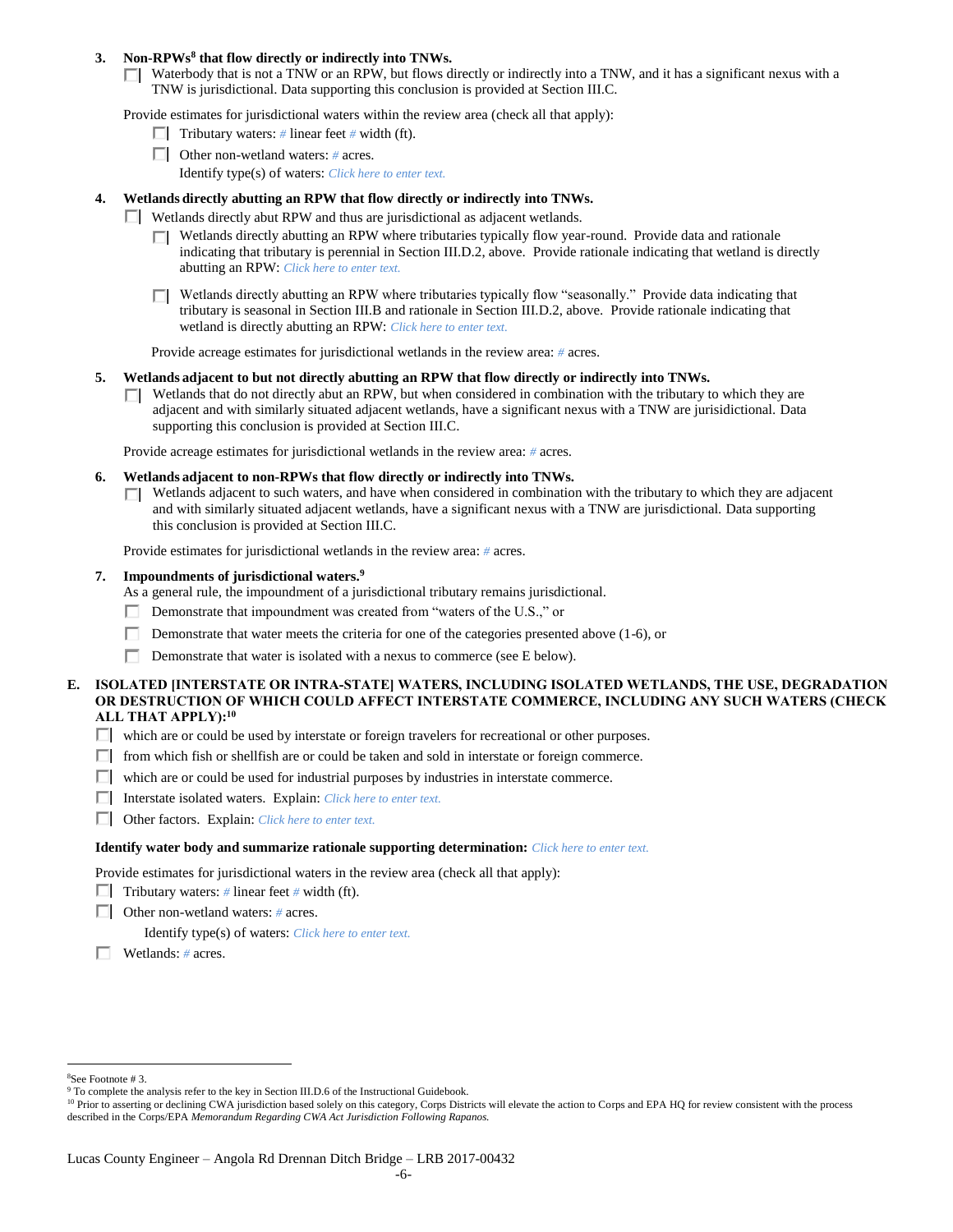| F. |   | NON-JURISDICTIONAL WATERS, INCLUDING WETLANDS (CHECK ALL THAT APPLY):                                                                                                                                                                                                                                                             |
|----|---|-----------------------------------------------------------------------------------------------------------------------------------------------------------------------------------------------------------------------------------------------------------------------------------------------------------------------------------|
|    |   | $\Box$ If potential wetlands were assessed within the review area, these areas did not meet the criteria in the 1987 Corps of Engineers<br>Wetland Delineation Manual and/or appropriate Regional Supplements.                                                                                                                    |
|    | □ | Review area included isolated waters with no substantial nexus to interstate (or foreign) commerce.                                                                                                                                                                                                                               |
|    |   | Prior to the Jan 2001 Supreme Court decision in "SWANCC," the review area would have been regulated based solely on the<br>"Migratory Bird Rule" (MBR).                                                                                                                                                                           |
|    | □ | Waters do not meet the "Significant Nexus" standard, where such a finding is required for jurisdiction. Explain: Click here to enter text.                                                                                                                                                                                        |
|    | п | Other: (explain, if not covered above): Click here to enter text.                                                                                                                                                                                                                                                                 |
|    |   | Provide acreage estimates for non-jurisdictional waters in the review area, where the sole potential basis of jurisdiction is the MBR factors<br>(i.e., presence of migratory birds, presence of endangered species, use of water for irrigated agriculture), using best professional judgment<br>(check all that apply):         |
|    |   | Non-wetland waters (i.e., rivers, streams): # linear feet # width (ft).                                                                                                                                                                                                                                                           |
|    |   | Lakes/ponds: $# \, \text{acres.}$                                                                                                                                                                                                                                                                                                 |
|    |   | Other non-wetland waters: # acres. List type of aquatic resource: Click here to enter text                                                                                                                                                                                                                                        |
|    |   | Wetlands: $#$ acres.                                                                                                                                                                                                                                                                                                              |
|    |   | Provide acreage estimates for non-jurisdictional waters in the review area that do not meet the "Significant Nexus" standard, where such a<br>finding is required for jurisdiction (check all that apply):<br>Non-wetland waters (i.e., rivers, streams): $#$ linear feet $#$ width (ft).                                         |
|    |   | Lakes/ponds: $# \, \text{acres.}$                                                                                                                                                                                                                                                                                                 |
|    |   | Other non-wetland waters: # acres. List type of aquatic resource: Click here to enter text                                                                                                                                                                                                                                        |
|    |   | Wetlands: $#$ acres.                                                                                                                                                                                                                                                                                                              |
|    |   |                                                                                                                                                                                                                                                                                                                                   |
|    |   | <b>SECTION IV: DATA SOURCES.</b>                                                                                                                                                                                                                                                                                                  |
|    |   | A. SUPPORTING DATA. Data reviewed for JD (check all that apply - checked items shall be included in case file and, where checked and<br>requested, appropriately reference sources below):<br>$\triangledown$ Maps, plans, plots or plat submitted by or on behalf of the applicant/consultant: Submitted with permit application |
|    | ш | Data sheets prepared/submitted by or on behalf of the applicant/consultant.                                                                                                                                                                                                                                                       |
|    |   | Office concurs with data sheets/delineation report.                                                                                                                                                                                                                                                                               |
|    |   | Office does not concur with data sheets/delineation report.                                                                                                                                                                                                                                                                       |
|    | П | Data sheets prepared by the Corps: Click here to enter text.                                                                                                                                                                                                                                                                      |
|    |   | Corps navigable waters' study: Click here to enter text.                                                                                                                                                                                                                                                                          |
|    | 罓 | U.S. Geological Survey Hydrologic Atlas: Maumee, Quadrangle                                                                                                                                                                                                                                                                       |
|    |   | $ \overline{v} $ USGS NHD data.                                                                                                                                                                                                                                                                                                   |
|    |   | $\Box$ USGS 8 and 12 digit HUC maps.                                                                                                                                                                                                                                                                                              |
|    | 罓 | U.S. Geological Survey map(s). Cite scale & quad name: Maumee and Sylvania Ohio Quadrangle                                                                                                                                                                                                                                        |
|    | 罓 | USDA Natural Resources Conservation Service Soil Survey. Citation: NRCS website                                                                                                                                                                                                                                                   |
|    | ⊽ | National wetlands inventory map(s). Cite name: NWI website                                                                                                                                                                                                                                                                        |
|    | п | State/Local wetland inventory map(s): Click here to enter text.                                                                                                                                                                                                                                                                   |
|    | п | FEMA/FIRM maps: Click here to enter text.                                                                                                                                                                                                                                                                                         |
|    |   | 100-year Floodplain Elevation is: Click here to enter text. (National Geodectic Vertical Datum of 1929)                                                                                                                                                                                                                           |
|    | ⊽ | Photographs: $\sqrt{ }$ Aerial (Name & Date): Google Earth – 1993-1994, 2000, 2004 – 2006, 2009 – 2011 and 2014 - 2015                                                                                                                                                                                                            |
|    | ш | or $\overline{\triangledown}$ Other (Name & Date): Photo Study Log submitted with permit application – no date                                                                                                                                                                                                                    |
|    | п | Previous determination(s). File no. and date of response letter: Click here to enter text.                                                                                                                                                                                                                                        |
|    | П | Applicable/supporting case law: Click here to enter text.                                                                                                                                                                                                                                                                         |
|    | Е | Applicable/supporting scientific literature: Click here to enter text.                                                                                                                                                                                                                                                            |
|    |   | Other information (please specify): Click here to enter text.                                                                                                                                                                                                                                                                     |

## **B. ADDITIONAL COMMENTS TO SUPPORT JD:** *Click here to enter text.*